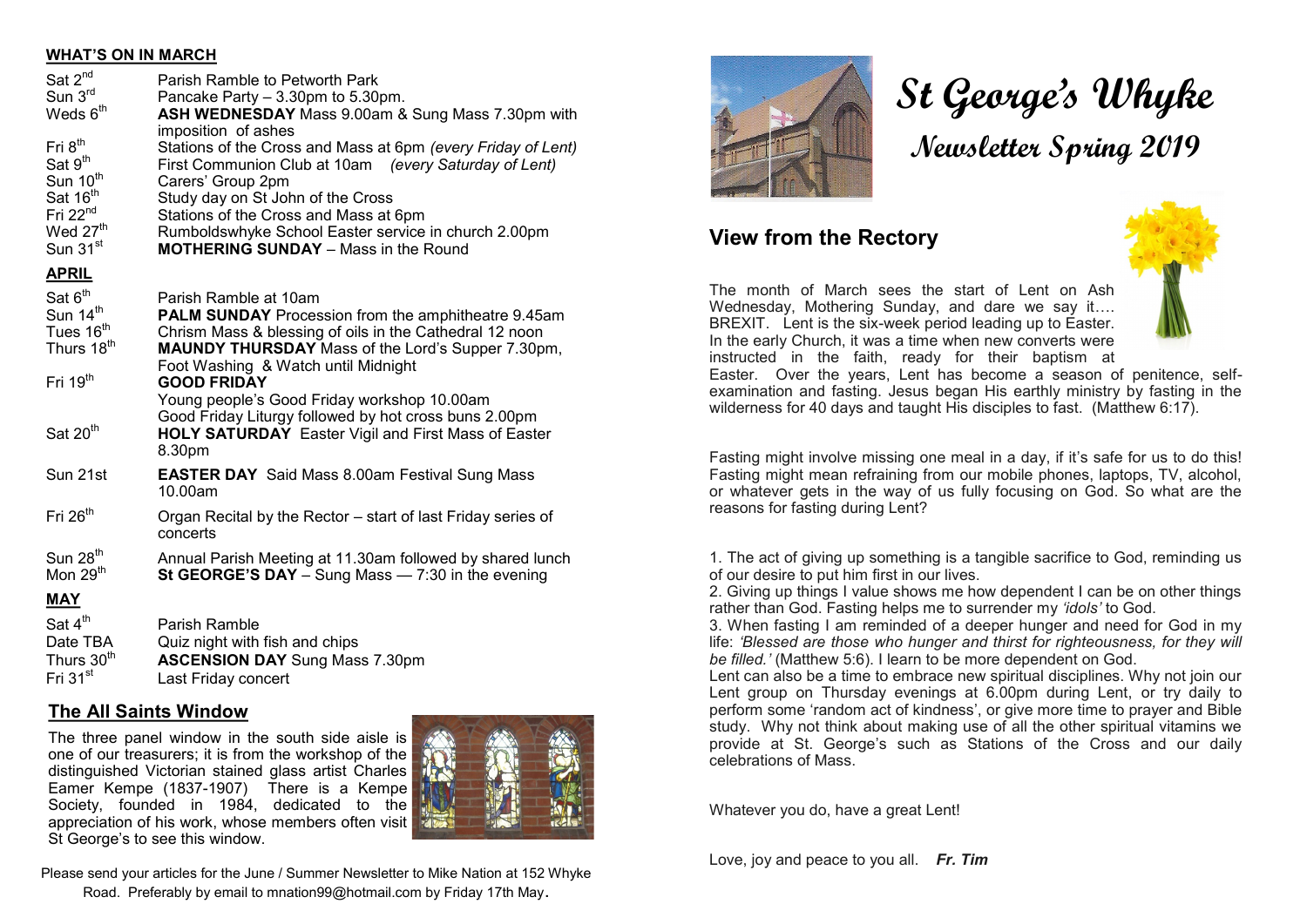#### **Music at St. Georges**

2019 promises something old and something new in the musical life of St George's.

From the beginning of Lent we will use a new music setting of the 'ordinary' of the mass which will reflect the solemnity of the season. It is written by Forbes L'Estrange and is called the St Helen's Mass. There will be a short rehearsal of the music with the choir and congregation at 7.15pm on Ash Wednesday, before the service. Later in the year we will introduce a new celebratory setting.

There will also be the new and old in our next "Last Friday Concert – Series 3". This will begin on the last Friday of April  $(26<sup>th</sup>)$  when the Rector will delight and dazzle with a mixed programme of well-known and well-loved organ solos. Watch out for the forthcoming publicity and make a note in your diary for each Friday at the end of the month until October, when the Chichester City Band will be our guests.

The Nicholson organ will be the centre of attention on March  $23<sup>rd</sup>$  when interested people are invited to have a go, receive some instruction or just listen to the organ. This is a national initiative called 'Learn to Play'. Pianists will be welcome to play the baby grand or Yamaha upright pianos in church, too.

## **The Easter Cross**

As Easter drew near last year, Hilda Yardley, a tiny, indomitable and well-loved member of the congregation was approaching the end of her life. She was doing this with courage, humour and great faith. It was decided that the large wooden cross, which her husband, Roger had made many years previously, should be decorated especially for her. Sadly, she was not able to see the finished result in church, and neither could Roger who had been in a Nursing Home for some years. It did look beautiful, but the flowers could not last until Hilda's funeral, and so it was refreshed. Purple Irises were added in tribute as purple was her preferred colour. We hope to decorate 'Roger's Cross' again this year,



to the glory of God and the memory of two very special people.

## **The J Team**

Christmas is always a very busy and exciting time at J Team. This year was no exception. Thanks to the help and support of our J Team leaders we put on another fantastic Nativity play. Well done to everyone who helped and took part.

We have seen an increase in children attending J Team over the last term with as many as 30+ on occasions. We do however. Need more helpers. If anyone is willing to come and help with the Sunday School then please do contact Fr Tim or Sarah Pack. Any amount of help will be greatly received. Coming up we have Mothering Sunday where the children will be making posies with the help of Dads. Also, we have the Good Friday workshop not too far away where children can take part in lots of creative activities, including baking, on the morning of Good Friday. More details to follow soon.

#### **Churchyard Update**

It has been a surprisingly busy period over Christmas and into the new year at the churchyard. With visitor numbers beyond what anyone can remember we have worked to keep everywhere as tidy as possible for all of our visitors. With the increased amount of tributes and flowers left at graves comes an increase in waste especially plastics so can we respectfully ask that visitors take plastic waste away as we have nowhere at the churchyard to dispose of non-perishable material.

Despite being mid-winter we have still had mild enough spells of growth so strimming and mowing continues. We have also cut back dead and low hanging branches on some of the trees so that walkways are clear and to remove hazards. Plans are in place to see the return of the 5th (St George's) Chichester Scout group in the spring to help with more ivy and bramble clearance. Our machinery is soon to get its spring service and we thank Goodrowes of Chichester for their continued support.

Just a reminder that we are a very small group of volunteers and as the warmer weather is not too far away the amount of work required to maintain the churchyard rapidly increases. If you think you could spare a little time, even an hour or two a month, then please get in touch.

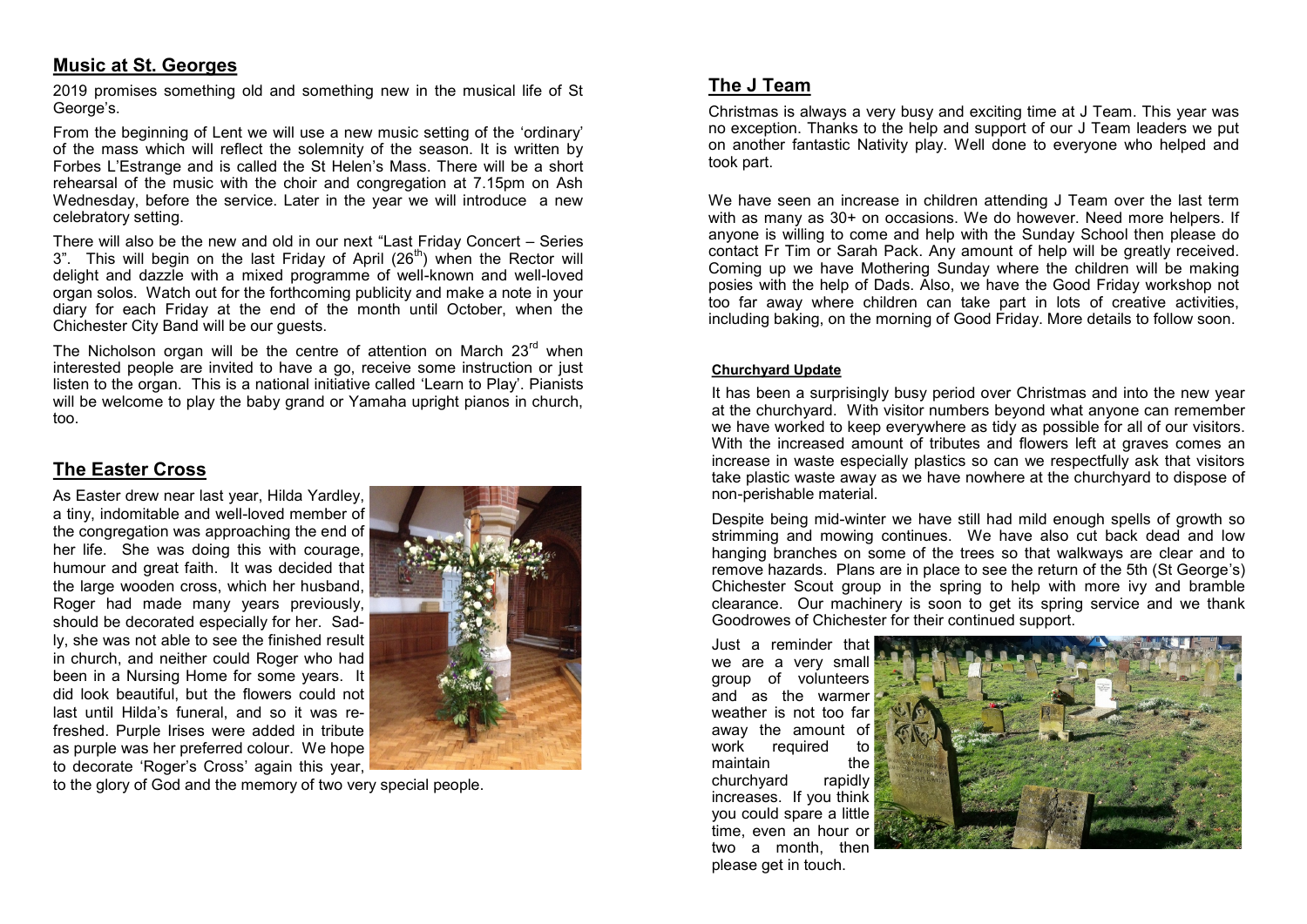# **The Crown Book Group**

The book group, which meets at Muchos Nachos at 7pm on the last Thursday of the month has continued to enjoy meeting, and exploring various different styles of writing and continues to offer members the opportunity to share genre which might not have been a member's first choice. We continue to aim to be a very democratic group with members suggesting and reviewing their favourite books , both fiction and non-fiction. Since September we have shared "The Guernsey Literary and Potato Peel Pie Society", by M.A.Shaffer and "A Pair of Blue Eyes", by Thomas Hardy. We will be reading "My Antonia" by Willa Cather and possibly some Colette later in the year but we have yet to make up our reading list for the next 6 months.

Unfortunately we had to cancel our January meeting due to atrocious weather but will meet again on the 28<sup>th</sup> February and again on the 28th March, when the proprietors of Kim's Book Shop will be joining us to tell us more about the history of the book shop and the love of books. If you would be interested in coming along to the February meeting and in having some input into our book choices please contact me on the email address below. We are always happy to welcome new members, both men and women so if you enjoy reading and are willing to try and discuss different genre, both modern and classical, we would be delighted to have you join us. Further details from ;

Hilary Nation - hilary.nation@btinternet.com

#### **St George's Ramblers**

Resulting from the success of our December ramble, where Ramblers rambled and non-Ramblers drove, we all met at Stansted Garden Centre for a pre-Christmas get together, for the January ramble, we were all invited to join Colette Gray at her home for an after-ramble ploughman's lunch. It just rounded off celebrating the New Year and we were all much appreciative of Colette's hospitality. Thank you, Colette!

This ramble took us along parts of Brandy Hole Copse, Centurion Way, New Lipchis Way, returning via the West Sussex Literary Trail, Lavant and Summersdale. Thank you to Margaret K for leading this ramble.

With snow on the ground a few hearty ramblers donned boots for a muchenjoyed walk starting at Slindon College along to Downe's Barn, liquid refreshments were taken under the protection of the old Warren Barn, returning via Great Down, all located on the Slindon Estate.

If anyone would like to join us on our  $1<sup>st</sup>$  Saturday of the month rambles, is able to walk between 4-5 miles and possess stout footwear please have a word with Geraldine (Burrows) on 01243 539620 or email: gmburrows@hotmail.co.uk

## **ABOUT THE CHURCH - The War Memorials**



On Sunday the 30<sup>th</sup> August 1914, three weeks after the First World War had been declared, the Rector, Dr Glover, preached a sermon that called for the young men of the Parish to enlist for active service. 'Ask yourself 'why am I not fighting at the front for my country?''

In May 1917 the Rector again made an appeal, this time it was for funds towards erecting a memorial for the 65 men from Rumboldswyke who had lost their lives in the conflict. Some thought that the cost of £160 was outlandish, [about £4,500 in today's equivalent\*]

but by Easter 1918 the amount had been raised and the memorial ordered.

By December the memorial, seventeen feet high and built of granite in the form of a calvary was in place by the West door of the church. The names of the fallen were inscribed on the base. It was dedicated on Sunday  $8<sup>th</sup>$ December 1918 by Bishop Andrews of St Bartholomew's.

In 1945 the names of those who died in action in the Second World War were added.

Among those who died in the first conflict the youngest was 17 year old Horace Stringer who was killed on the beaches of Gallipoli in 1917. The oldest was Arthur Beaumont, age 41; he had lived at 39 Whyke Lane where he left his wife and seven children. Before the war he had worked as a chauffeur to a local doctor, he initially served as an ambulance driver but later transferred to the recently formed anti-aircraft battery of the Royal Army Service Corps, he died on the front in France on January 22<sup>nd</sup> 1918

Within the porch of St George's are the two memorials removed from All Saints Church at Portfield when that church closed in 1981. The memorial to WWI is in the form of a painted triptych with the names of the 61 fallen on the outside leaves; the memorial was dedicated on 20th January 1918 by the Bishop Suffragan of Lewes. The WW2 memorial is of stone and contains 38 names.

The main intent of war memorials is not to glorify war, but to honour those who have died. Each year since 1918 the congregation have gathered at the memorial on Remembrance Sunday to pay their respects to those of our parish and to all others who fell in the two World Wars and in other conflicts since.